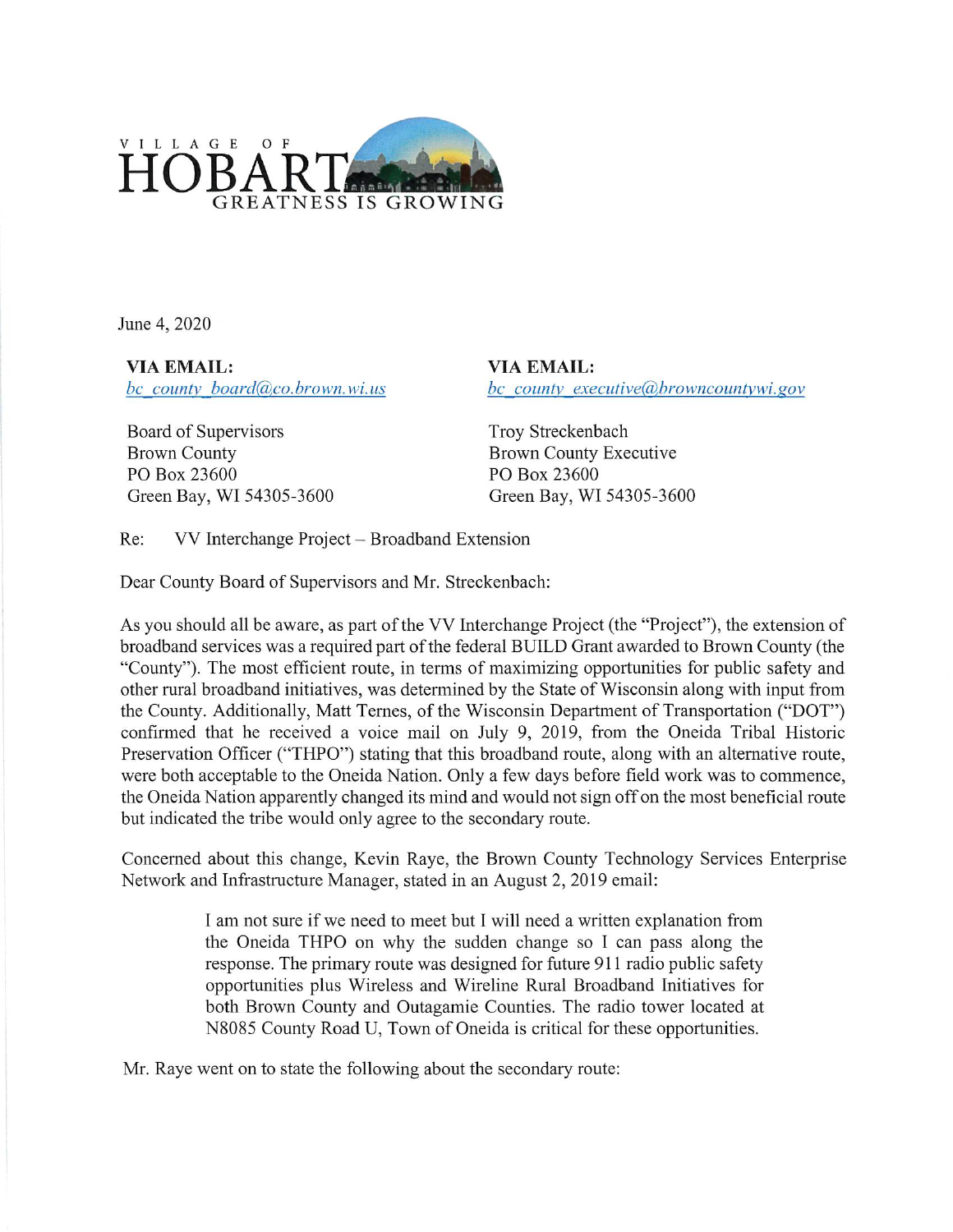It has far less value and opportunities for public safety and rural broad band initiatives including no way to do anything with wireless without incurring a large expense for tower infrastructure

Pursuant to a public records request for documents in the possession of the County relating to this issue, the only thing produced was a response from the Public Works Director/Highway Commissioner Paul Fontecchio in which he simply stated "the reason we have to move to the secondary route is as noted below—we cannot get environmental clearance for the primary route." He proceeded to completely disregard Mr. Raye's concerns and stated to him and others "no need for further documentation, please proceed with the secondary route as you have noted." Given how less valuable and how much more expensive the alternative route was, Mr. Raye responded as follows:

> I just want to get on the record that this route change will significantly reduce the opportunities for Public Safety and the Rural Broadband initiatives. To get fiber to this tower in the future will still require the same approvals and will cost Brown County \$432,216 versus \$0 if the primary route is used.

> If you and August could please explain to Troy and Chad that would be great because these are significant opportunities lost with the route change.

(Emphasis in original.)

The emails referenced above are attached to this correspondence. The records request to the County confirms there are no other documents in the possession of the County indicating why the County could not get "environmental clearance." No documents were produced even confirming the nature of the purported environmental concern. There was also nothing produced to suggest why the Nation objected to the primary route despite the fact it previously confirmed that route was perfectly acceptable.

It is alarming that for something that was so critical, one departmental manager felt compelled to "get on the record" just how negative the route change would be, that the County took no action whatsoever to even look into why the previously agreed to route was jettisoned only days before field work was to begin. The record is also silent relative to any attempts to see if the unidentified "environmental concerns" could be addressed in a way that preserved the original route. It is also important to note that no environmental concerns were raised by the federal government, the State of Wisconsin, the County, or the Village.

Mr. Raye's concerns about costs were also well founded. The original budget for this project, as it related to the rural broadband initiative, was \$898,500. The revised budget received from the County in November 2019 has an estimate of \$1.3 million for "fiber." The original and updated budgets are attached.

This all raises several questions. How much less desirable is the new route is in terms of public safety and the rural broadband initiatives? What are the "environmental concerns" referenced by the Highway Commissioner? Could those concerns have been addressed in a way that preserved the original route? Why was the Oneida Nation's approval needed in the first place? If it was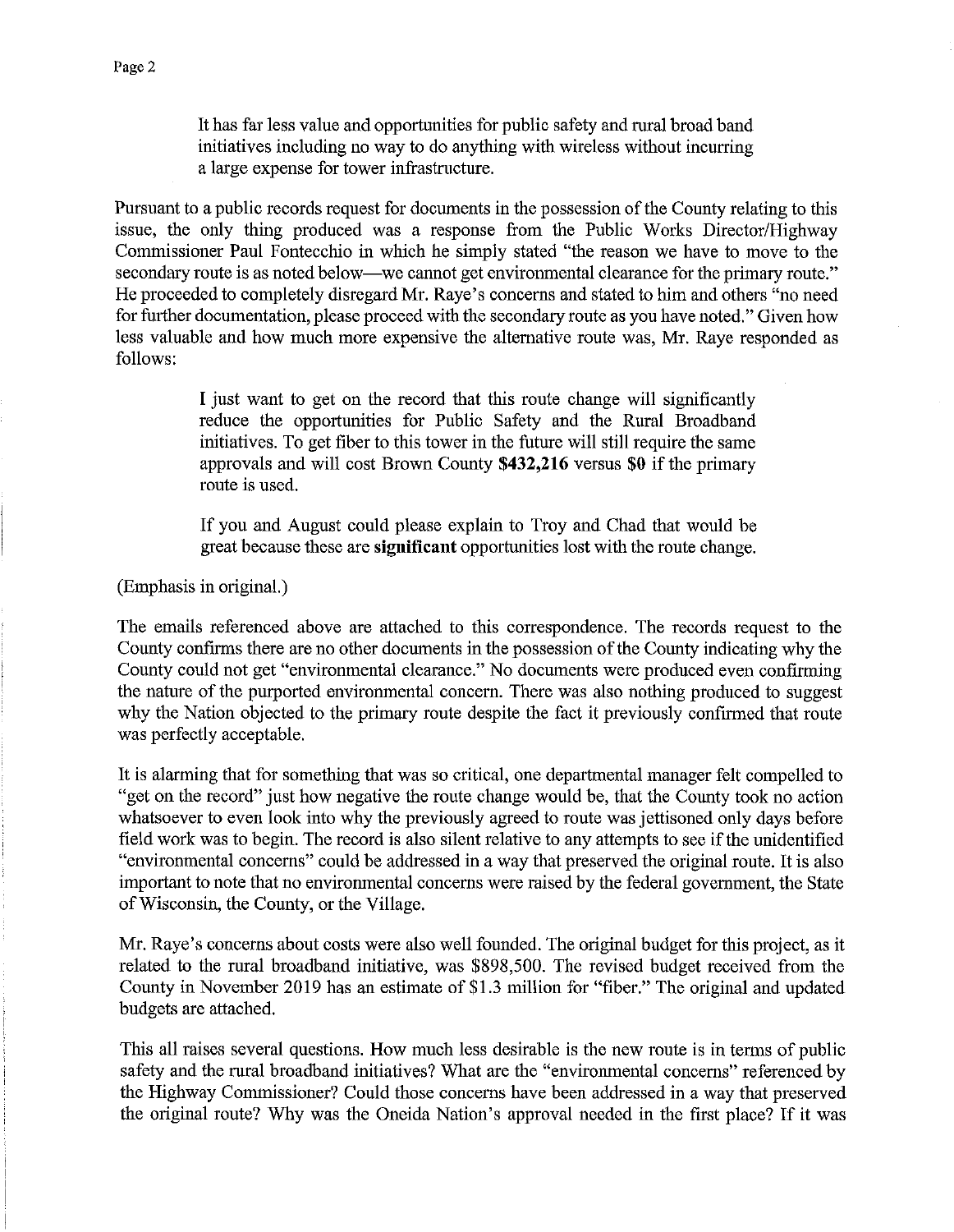required, why was the route they originally agreed to suddenly problematic? Why would the County agree to incur for itself, as well as the other paying partners for the Project at least \$432,216 in additional costs for an inferior system?

The Village hereby requests that the County Board initiate an investigation to obtain answers to the questions identified above. As tings currently stand, it appears the taxpayers within the County, the Village of Hobart, and the Village of Howard should not be paying more for this significantly less desirable route. Unless the investigation uncovers facts not reflected in the County's records, the original route should be reestablished.

Sincerely,

Conochanse

Aaron Kramer, Hobart Village Adminstrator

On behalf of the Village Board and Village Taxpayers

C: Ms. Megan Borchardt Mr. Patrick Buckley Mr. Devon Coenen Mr. Keith Deneys Ms. Lindsey Dorff Mr. Patrick Evans Mr. Patrick Hopkins Mr. Dave Kaster Ms. Kathy Lefebvre Mr. James Murphy Mr. Richard Schadewald Mr. Tom Sieber Mr. John Vander Leest Mr. Stan Kaczmarek

Ms. Joan Brusky Ms. Amanda Chu Mr. Norbert Dantinne, Jr. Mr. Thomas DeWane Ms. Cassandra Erickson Mr. Tom Friberg Ms. Emily Jacobson Mr. Dave Landwehr Mr. Thomas Lund Mr. Tom Peters Mr. Randy Schultz Mr. Ray Suennen Mr. John Van Dyck

Attachments:

July 9, 2019 Email from Ternes to Robillard-Route is clear August 2, 2019 Email from Ternes to Robillard-Change of mind August 5, 2019 Email from Fontecchio to Raye-Cannot get environmental clearance August 5, 2019 Email from Raye to Ternes-Requesting written explanation August 5, 2019 Email from Raye to Fontecchio-Wants to get it on record the problem with route change July 2018 0riginal Budget November 2019 Revised Budget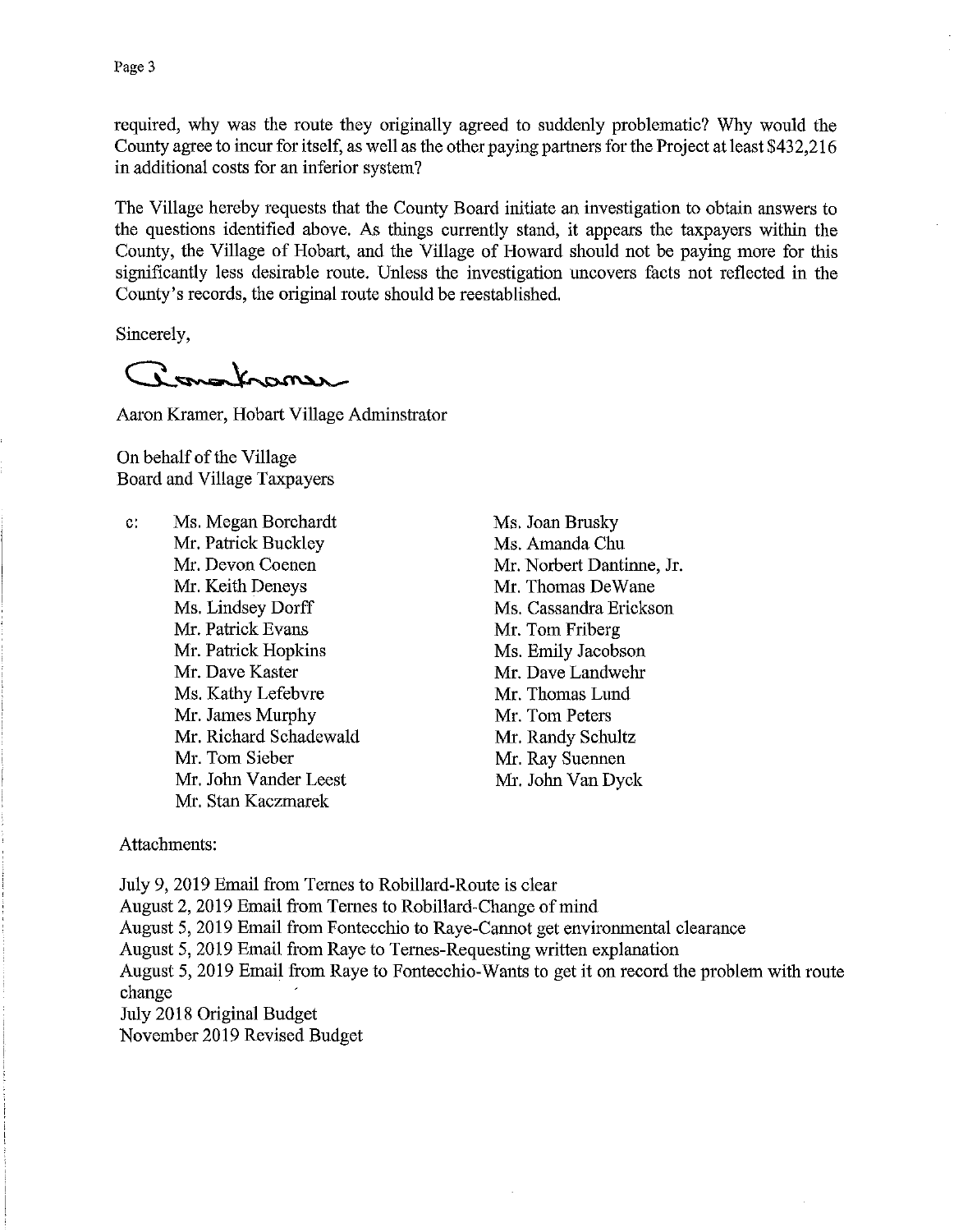'im: Ternes, Matthew - DOT sent: Tuesday, July 09, 2019 7:09 AM To: Robillard, Troy <robillardt@AyresAssociates.com>; Verville, Phil (vervillep@AyresAssociates.com) <vervillep@AyresAssociates.com> Cc: Helmrick, Michael - DOT <Michael.Helmrick@dot.wi.gov>; Segerstrom, Daniel - DOT <danlel.segerstrom@dot.wi.gov>; Fontecchio, Paul A. <Paul.Fontecchio@browncountywi.gov>; kevin.raye@co.brown.wi.us Subject: FW: 9200-10-00, STH 29/County VV - THPO Broadband Route Reviews

## Troy/Phil,

We received a voicemail from the Oneida THPO last week stating that both broadband routes are clear. We'll still need to obtain written confirmation, and we're working on that, but in the meantime, lets get started on design for the broadband utilizing the primary route from Brown County. Once we get written confirmation from THPO, we'll work with CO to get the 9200-10-72 ID on the screening list...the non-tribal portions of that work have already been cleared, so it should be a relatively quick process once we get written THPO approval. Can also start preparing the environmental document for this ID as well.

Thanks, **Matt**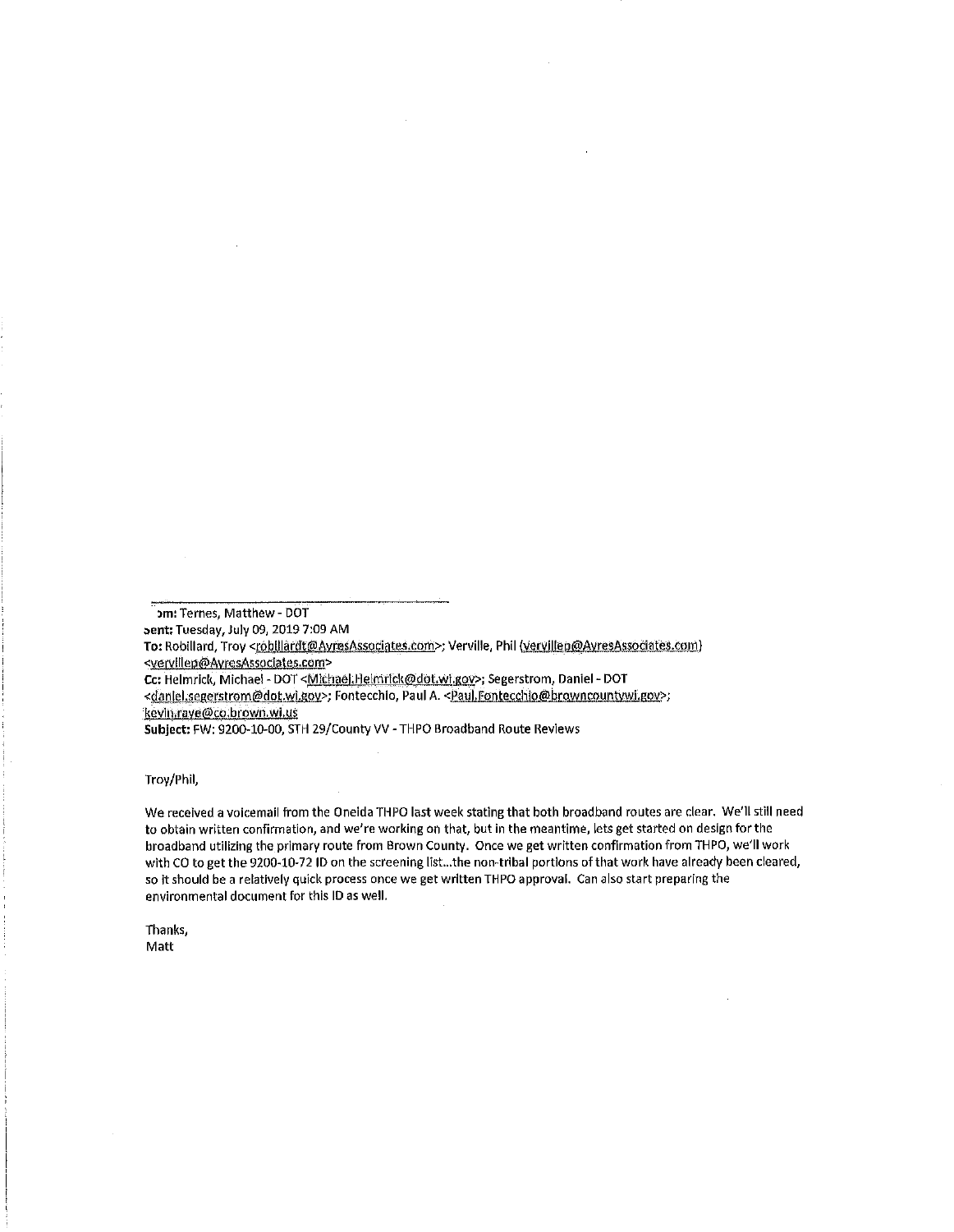From: Ternes, Matthew - DOT <Matthew.Ternes@dot.wi.gov> Sent: Friday, August 2, 2019 1:34 PM

: Robillard, Troy; Verville, Phil; Raye, Kevin P.

Lc: Segerstrom, Daniel - DOT; Helmrick, Michael - DOT; Fontecchio, Paul A. Subject: FW: 9200-10-00, STH 29/County W - THPO Broadband Route Reviews

## Hi All,

As noted in the below email, we've been trying to obtain written clearance from Oneida THPO on the primary route for the broadband since receiving verbal clearance. Since obtaining verbal clearance, a new THPO has been hired at Oneida, and the new THPO will not sign off on the primary route, however, will provide written clearance on the secondary route. That written clearance should be coming today yet.

That said, this is going to be a change in direction from what we've been working towards on the primary route. I think MCE was going to start field locates of utilities on Monday along the primary route, with design to start shortly after that. Also, Brown County, this will mean not only having to pivot to the secondary route, but also means the additional spur down County U to the radio tower is no longer possible.

We'll be following up here in the office next week, but at this point, we shouldn't proceed any further with the primary route as we will not be cleared environmentally.

Thanks, Matt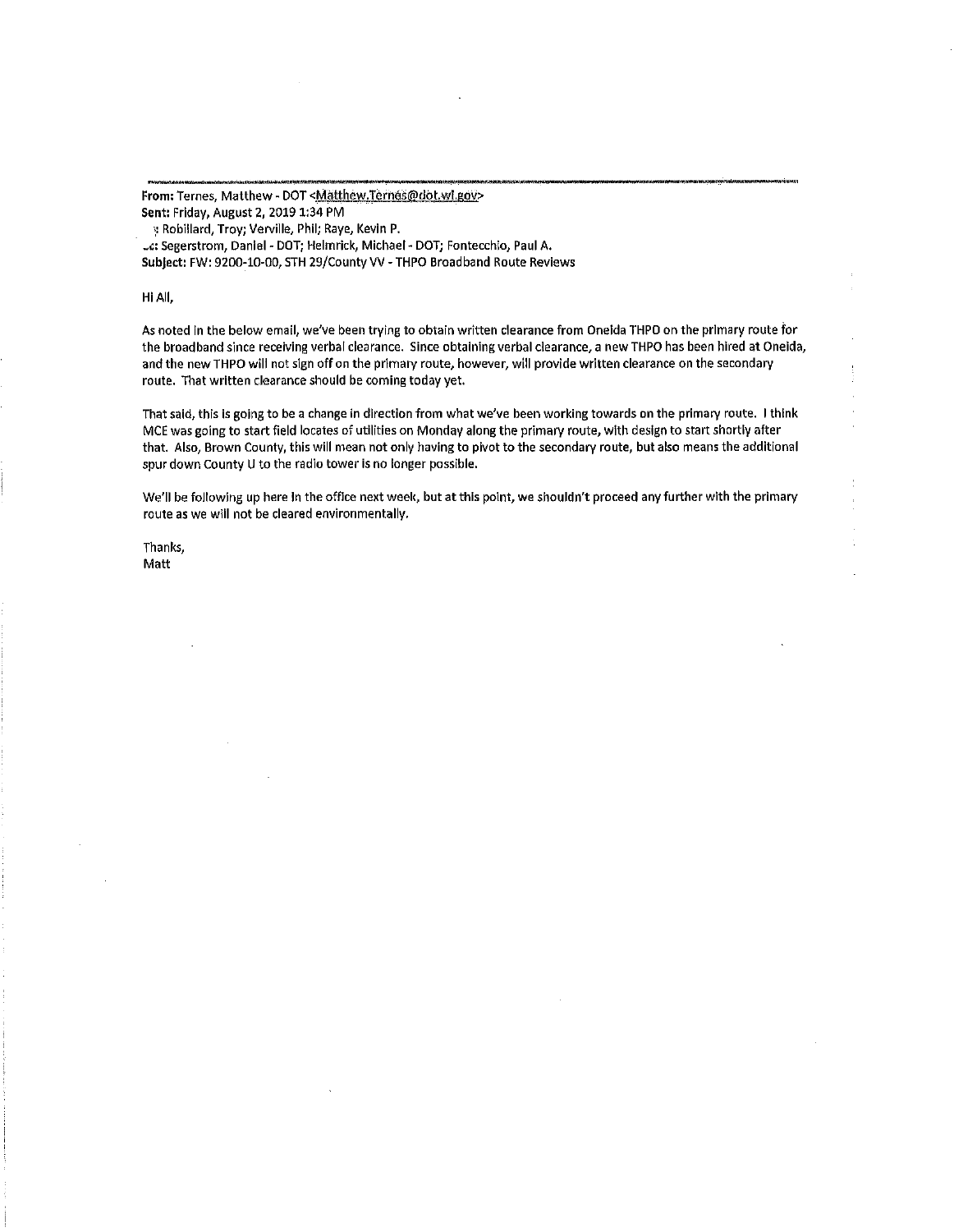From: Fontecchio, Paul A. <Paul.Fontecchio@browncountywi.gov> Sent: Monday, August 05, 2019 8:02 AM

To: Raye, Kevin P. <Kevin.Raye@browncountywi.gov>; Ternes, Matthew - DOT <Matthew.Ternes@dot.wi.@ov>; Robillard, Troy <robillardt@AyresAssociates.com>; Verville, Phil <vervillep@AyresAssociates.com>; Segerstrom, Daniel - DOT <daniel.segerstrom@dot.wi.gov>; Helmrick, Michael - DOT <Michael.Helmrick@dot.wi.gov>; Neverman, August W. <August.Neverman@browncountywi.gov>; Dan Becker (dbecker@mcewi.com) <dbecker@mcewi.com> Subject: RE: 9200-10-00, STH 29/County W - THPO Broadband Route Reviews

Kevin -

The reason we have to move to the secondary route is as noted below - we cannot get environmental clearance for the primary route. We need to keep moving forward with the design with the secondary route to keep the project on track and then deal with getting fiber down to the tower at a later date as part of another project.

If you need me to explain to Troy, Chad, or anyone else in Brown County please let me know and I will.

WisDOT & Ayres staff- no need for further documentation, please proceed with the secondary route as you have noted.

Thanks,

. au/ Fontecchio, P.E. Public Works Director/Highway Commissioner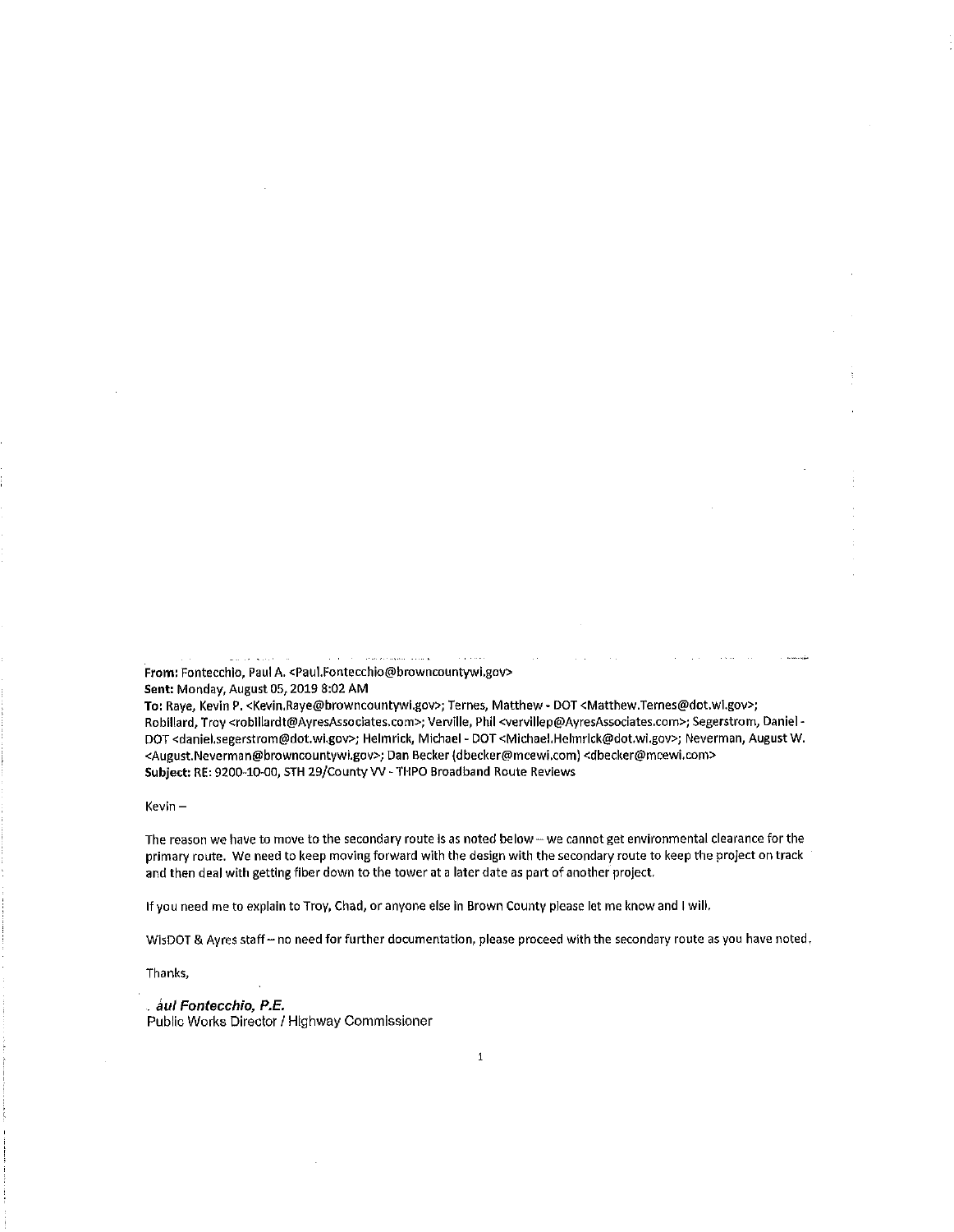From: Raye, Kevin P. < Kevin.Raye@browncountywi.gov>

Sent: Friday, August 2, 2019 7:56 PM

To: Ternes, Matthew - DOT <Matthew.Ternes@dot.wi.gov>; Robillard, Troy <robillardt@AyresAssociates.com>; Verville, Phil <vervillep@AyresAssociates.com>; Segerstrom, Daniel - DOT <daniel.segerstrom@dot.wLgov>; Helmrick, Michael -DOT <Michael.Helmrick@dot.wi.zov>; Fontecchia, Paul A. <Paul.Fontecchio@browncountywi.zov>; Neverman, August W. <August.Neverman@browncountywl.gov>; Dan Becker (dbecker@mcewi.com) <dbecker@mcewi.com> Subject: Fw: 9200-10-DO, STH 29/County VV - THPO Broadband Route Reviews

Hello All,

I am not sure if we need to meet but I will need a written explanation from the Oneida THPO on why the sudden change so I can pass along the response. This primary route was designed for future 911 Radio Public Safety opportunities plus Wireless and Wireline Rural Broadband Initiatives for both Brown and Outagamie counties. The Radio Tower located at N8085 County Road U, Town of Oneida is critical for these opportunities.

Although a secondary route was also proposed, it has far less value and opportunities for Public Safety and Rural Broadband Initiatives including no way to do anything with wireless without incurring a large expense for tower infrastructure. That is why the Radio Tower at N8085 County Road U was critical in this design.

Like I stated earlier, I need documentation on why this primary route has been rejected so I can pass along to the Brown County County Executive, Director of Administration, Director of Public Safety, and the Chief tnformation Officer, plus I have a record for the federal grant audit review if required on how the Rural Broadband Initiatives have been implemented.

Thank You

Kevin Raye Brown County Technology Services Enterprise Network & Infrastructure Manager (920) 448-4030 Kevin.Raye@co.brown.wi.us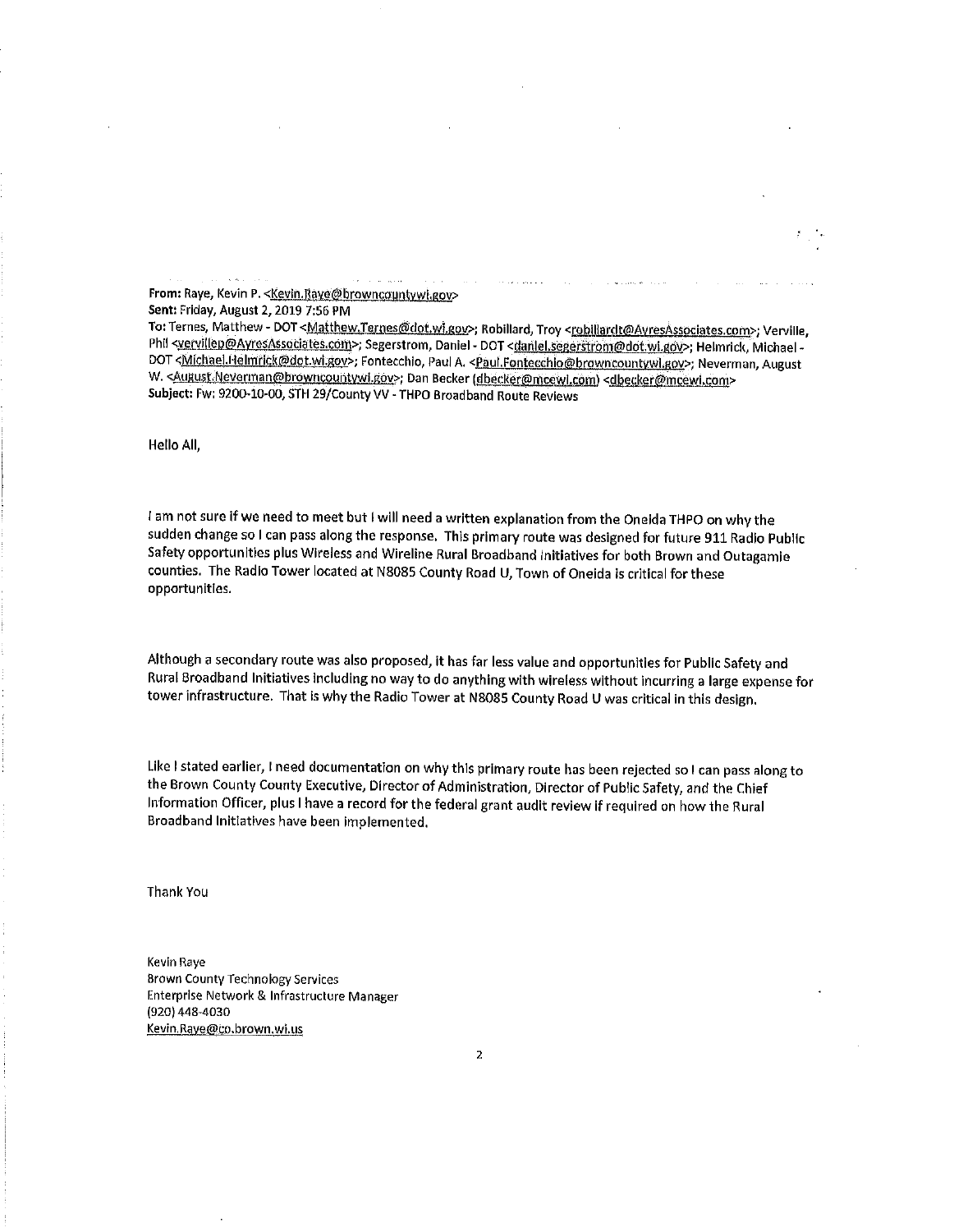| Raye, Kevin P. < Kevin, Raye@browncountywi.gov>                                                                                                                    |
|--------------------------------------------------------------------------------------------------------------------------------------------------------------------|
| Monday, August 5, 2019 9:03 AM                                                                                                                                     |
| Fontecchio, Paul A.; Ternes, Matthew - DOT; Robillard, Troy; Verville, Phil; Segerstrom,<br>Daniel - DOT; Helmrick, Michael - DOT; Neverman, August W.; Dan Becker |
| (dbecker@mcewi.com)                                                                                                                                                |
| RE: 9200-10-00, STH 29/County VV - THPO Broadband Route Reviews                                                                                                    |
|                                                                                                                                                                    |

Paul,

I just want to get on the record that this route change will significantly reduce the opportunities for Public Safety and the Rural Broadband Initiatives. To get fiber to this tower in the future will still require the same approvals andwill cost Brown County \$432,216 versus \$0 if the primary route is used.

If you and August could please explain to Troy and Chad that would be great because these are significant opportunities lost with the route change.

Thanks

Kevin Raye Brown County Technology Services Enterprise Network & Infrastructure Manager 'Q20) 448-4030 vin.Raye@co.brown.wi.us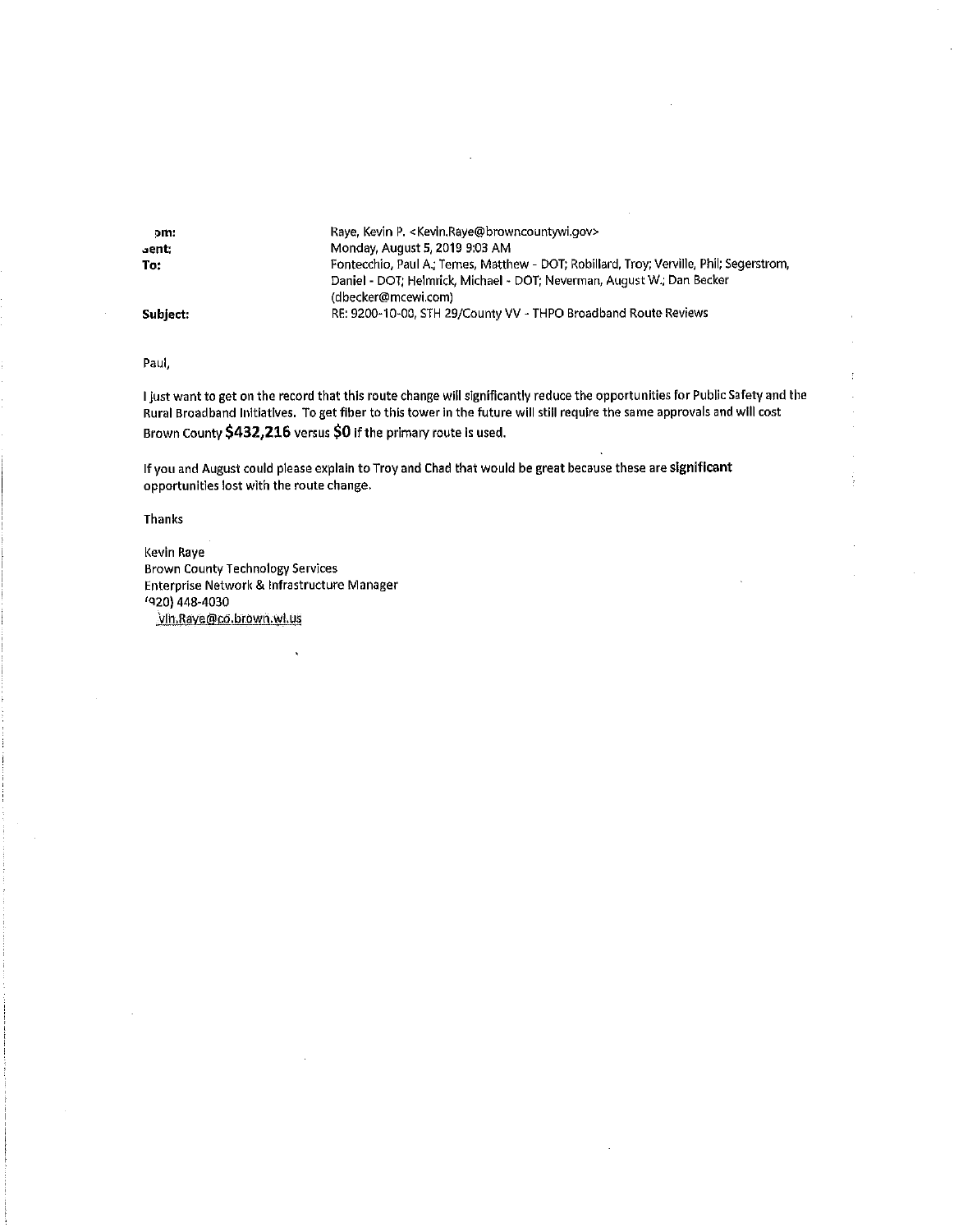| <b>Project Component</b>    | Federal<br>(BUILD Grant) | State<br>(WisDOT) | Brown<br><b>County</b> | Village of<br>Hobart | Village of<br><b>Howard</b> | Total         |              |
|-----------------------------|--------------------------|-------------------|------------------------|----------------------|-----------------------------|---------------|--------------|
| <b>Engineering Design</b>   | 5350,000                 | 575,000           | \$25,000               | 225,000              | \$25,000                    | 5500,000      | \$500,000    |
| Right-of-Way Acquisition    | 50                       | 50                | SO                     | 51,642,100           | 51,642,100                  | \$3,284,200   | \$3,284,200  |
| Fiber/Broadband Extension   | \$629,265                | S0                | \$89,895               | 589,895              | 539,595                     | 5898,950      | \$898,950    |
| Utilines/Construction       | \$18,827,600             | 50                | 2835.800               | 5833,800             | \$855,800                   | \$21,395,000  | \$21,395,000 |
| Contingencies               | ŚÙ                       | 30                | \$583,353              | 5583,333             | \$383,333                   | \$1,750,000   | \$1,750,000  |
| Total                       | \$19,806,865             | \$75,000          | \$1,554,028            | \$3,196,128          | \$3,196,128                 | \$27,\$28,150 | \$27,828.150 |
| <b>Percent Contribution</b> | 7118%                    | 0.27%             | 5.58%                  | 11.49%               | 11.49%                      | 100.00%       | 100.00%      |
|                             |                          |                   |                        |                      |                             |               |              |

 $\mathcal{L}^{\mathcal{L}}(\mathcal{L}^{\mathcal{L}})$  and  $\mathcal{L}^{\mathcal{L}}(\mathcal{L}^{\mathcal{L}})$